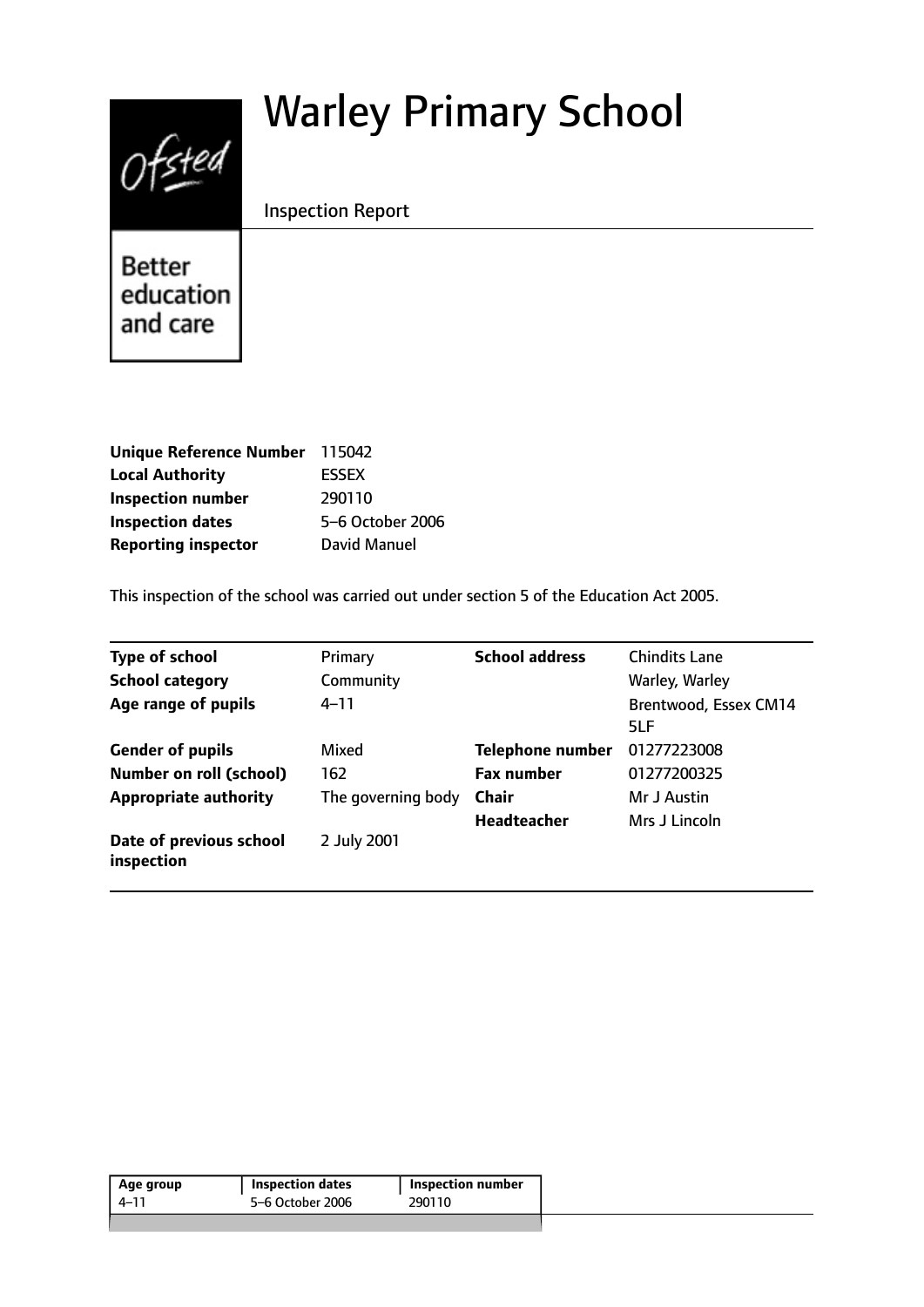© Crown copyright 2006

Website: www.ofsted.gov.uk

This document may be reproduced in whole or in part for non-commercial educational purposes, provided that the information quoted is reproduced without adaptation and the source and date of publication are stated.

Further copies of this report are obtainable from the school. Under the Education Act 2005, the school must provide a copy of this report free of charge to certain categories of people. A charge not exceeding the full cost of reproduction may be made for any other copies supplied.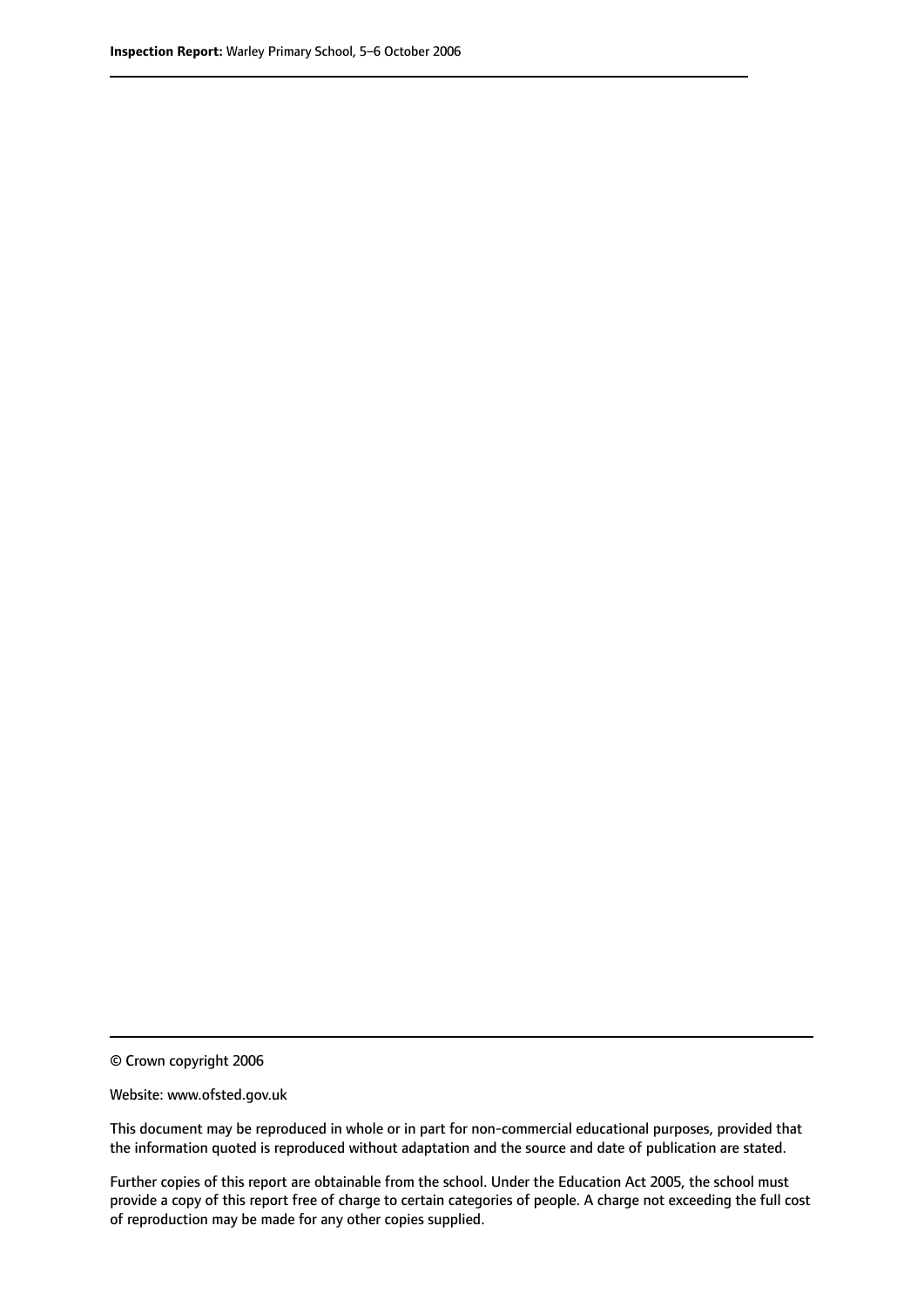# **Introduction**

The inspection was carried out by two Additional Inspectors.

## **Description of the school**

Most pupils are from White British backgrounds and a small minority of pupils come from a wide range of minority ethnic backgrounds. A very few speak English as an additional language. The socio-economic background of pupils is very wide ranging and broadly average. The proportion of pupils with learning difficulties and disabilities is above average with a few having behavioural and emotional problems. In recent years the proportion of pupils who join the school part way the taught year has been higher than usual and a significant proportion of pupils entering Years 3 to 6 have levels of achievement that are below average. There have been significant changes in staff this term with the appointment of three newly qualified teachers.

## **Key for inspection grades**

| Grade 1 | Outstanding  |
|---------|--------------|
| Grade 2 | Good         |
| Grade 3 | Satisfactory |
| Grade 4 | Inadequate   |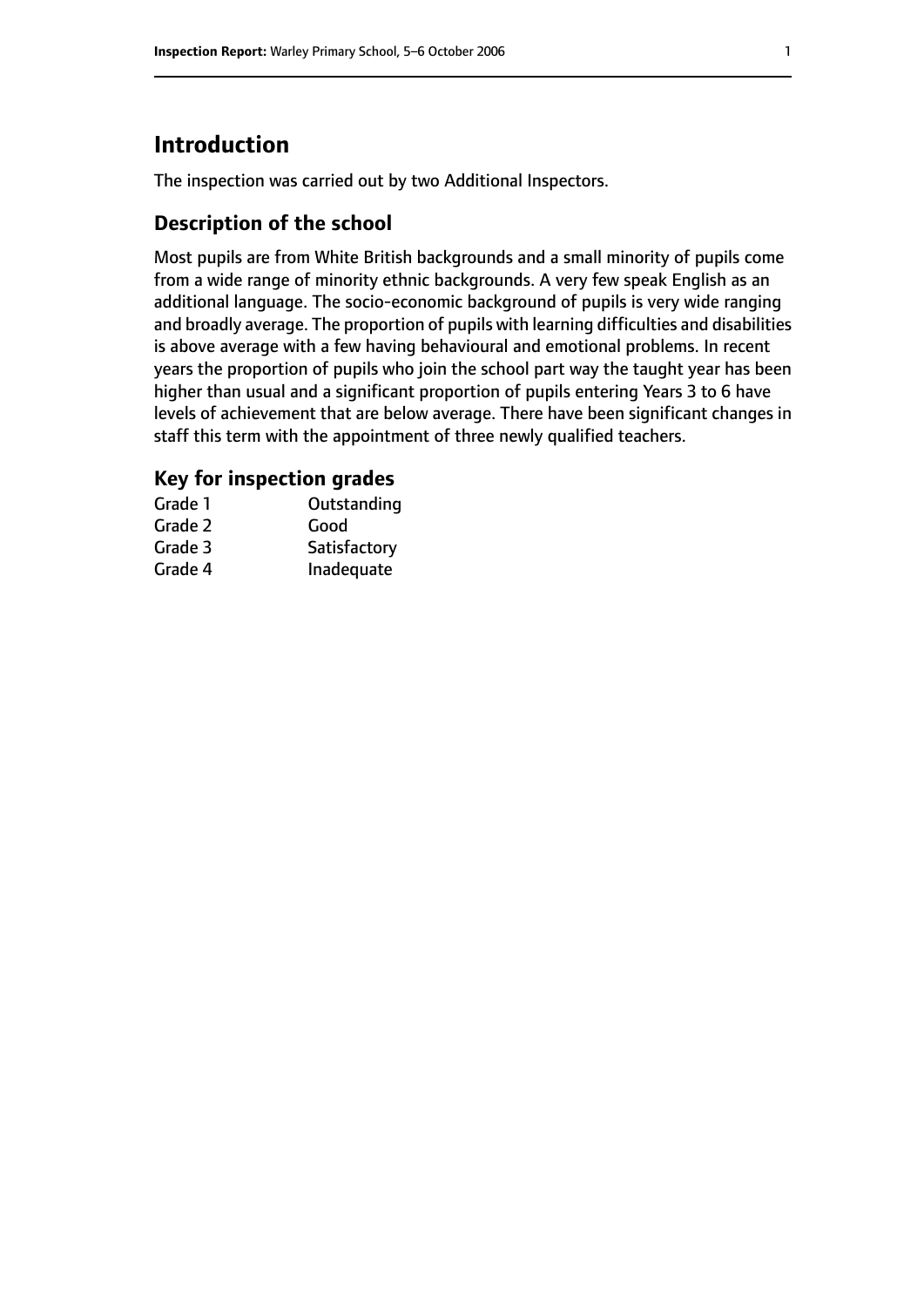# **Overall effectiveness of the school**

#### **Grade: 3**

This is a satisfactory school with some good features and provides satisfactory value for money. The school receives strong support from the vast majority of parents. Attainment on entry to the Foundation Stage (Reception class) varies; sometimes at expected levels, as in the current class, and sometimes below expected levels, particularly in communication, and personal skills. Children receive a very stimulating start to their education in the Reception class, make good progress and most attain the levels expected by the start of Year 1. Good support for pupils, particularly those with learning difficulties, continues in Years 1 to 6. As a result pupils' achievement is at least satisfactory. By the end of Year 6 in 2006, unconfirmed test results were average in English and below average in mathematics and science. This represents good progress in English and satisfactory achievement in other subjects as these pupils entered Years 3 to 6 with below average standards in all subjects. Evidence indicates that the current Year 6 pupils have made better progress in the past year due to the introduction of new teaching and assessment strategies. Standards in mathematics and science are still below average levels. Pupils are very happy in school and relate well to each other as they work and play together. They behave well and clearly enjoy the good range of learning activities provided for them. Satisfactory teaching with some good features encourages pupils to develop as independent learners from a very young age. Detailed new assessment procedures are in place but the information provided is not yet used effectively enough by all teachers consistently to set challenging targets to ensure that most pupils achieve as well as they could. All pupils feel safe and secure and appreciate the good care and support that teachers provide, as do their parents. The school emphasises effectively the importance of healthy lifestyles. A well planned curriculum promotes learning effectively for all pupils. The particularly good provision in the Reception class prepares the youngest children well for later school life. The headteacher has created a new leadership team, following significant changes in staff. The committed staff support each other well and have an accurate view of the school's future needs for improvement. Together, everybody is effectively developing new strategies aimed at improving the school and the school has a good capacity to improve.

#### **What the school should do to improve further**

- Improve teaching and learning by consistently challenging all pupils to achieve their full potential. - Raise standards by Year 6 in mathematics and science.

# **Achievement and standards**

#### **Grade: 3**

Achievement is satisfactory. Children join the school with a wide range of ability. The current children in Reception cover the full range and are at expected levels overall. Other year groups have varied considerably and some have entered the school with skills below expected levels particularly in communication and emotional skills. During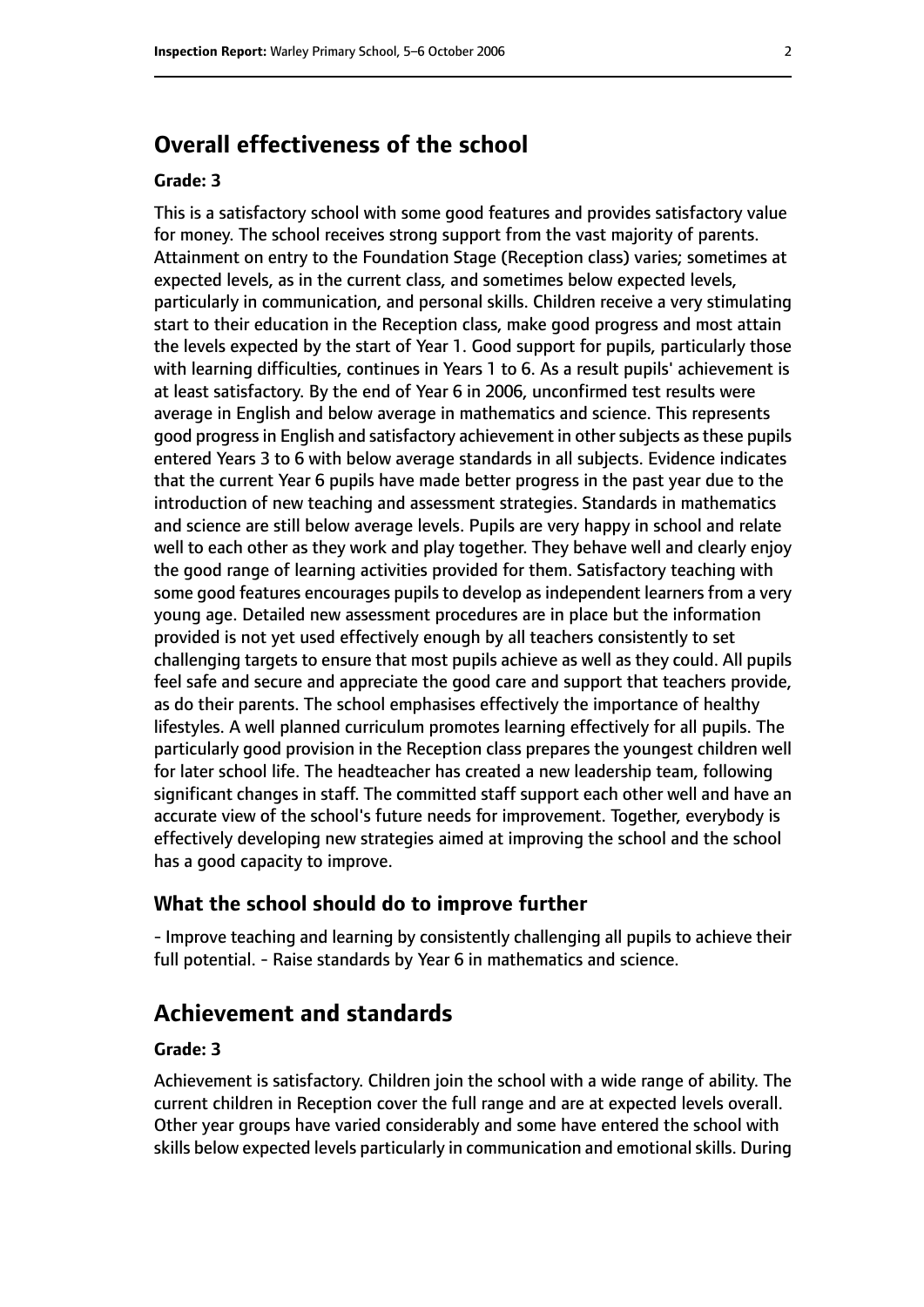their time in Reception, children make good progress in most areas of learning and enter Year 1 at levels expected of children of this age with a few exceeding them. In Years 1 and 2 pupils make satisfactory and sometimes good progress. Unconfirmed results show that the most recent Year 2 pupils attained above average results in reading, average results in writing and below average results in mathematics. In Years 3 to 6 records show that pupils make expected rates of progress and a small number pupils exceed them. The test results in 2006 show that pupils reached average levels in English, but below average in mathematics and science. These results indicate satisfactory progress from the low starting points of this particular cohort. In several cohorts, a small number of more able pupils leave at the end of Year 2 and incoming pupils' levels of understanding are often below average. This adversely affects the standards achieved each year. In the current Year 6, new strategies are beginning to have a positive impact on pupils' progress but a number of pupils are still not achieving their full potential in mathematics and science.

# **Personal development and well-being**

#### **Grade: 2**

Good personal development is evident in the way that pupils enjoy school and participate well in lessons and other activities. Attendance is broadly average, but the school does all it can to emphasise to parents the importance of regular attendance. Pupils' behaviour is good because of the effective strategies used by staff. Pupils feel safe in school and can turn to a counsellor if needed. They understand well the importance of remaining healthy, both through physical activity and diet. The school council gives pupils a voice in the running of the school, for instance through the purchase of play equipment. They adopt safe practices well. Spiritual, moral, social and cultural development is good. Pupils take responsibility for each other in school effectively and also have an understanding of the diversity of different cultures. From the links with a school in Ghana they develop a wider vision and provide practical help to others less fortunate than themselves, for example by raising money to support two goats.

# **Quality of provision**

#### **Teaching and learning**

#### **Grade: 3**

Teaching and learning are satisfactory with some good features. This confirms the school's own judgement. Strengths are seen in the good relationships between teachers, the range of interesting activities planned and the good management by teachers of pupils' behaviour. In an outstanding lesson seen in the Reception class teaching is matched very well to the wide range of children's needs. Imaginative and exciting activities engage children fully and instil a love of learning. In Years 1 to 6 most lessons cater well for the full range of attainment. Teachers and teaching assistants work well together and this team work is particularly effective in supporting pupils with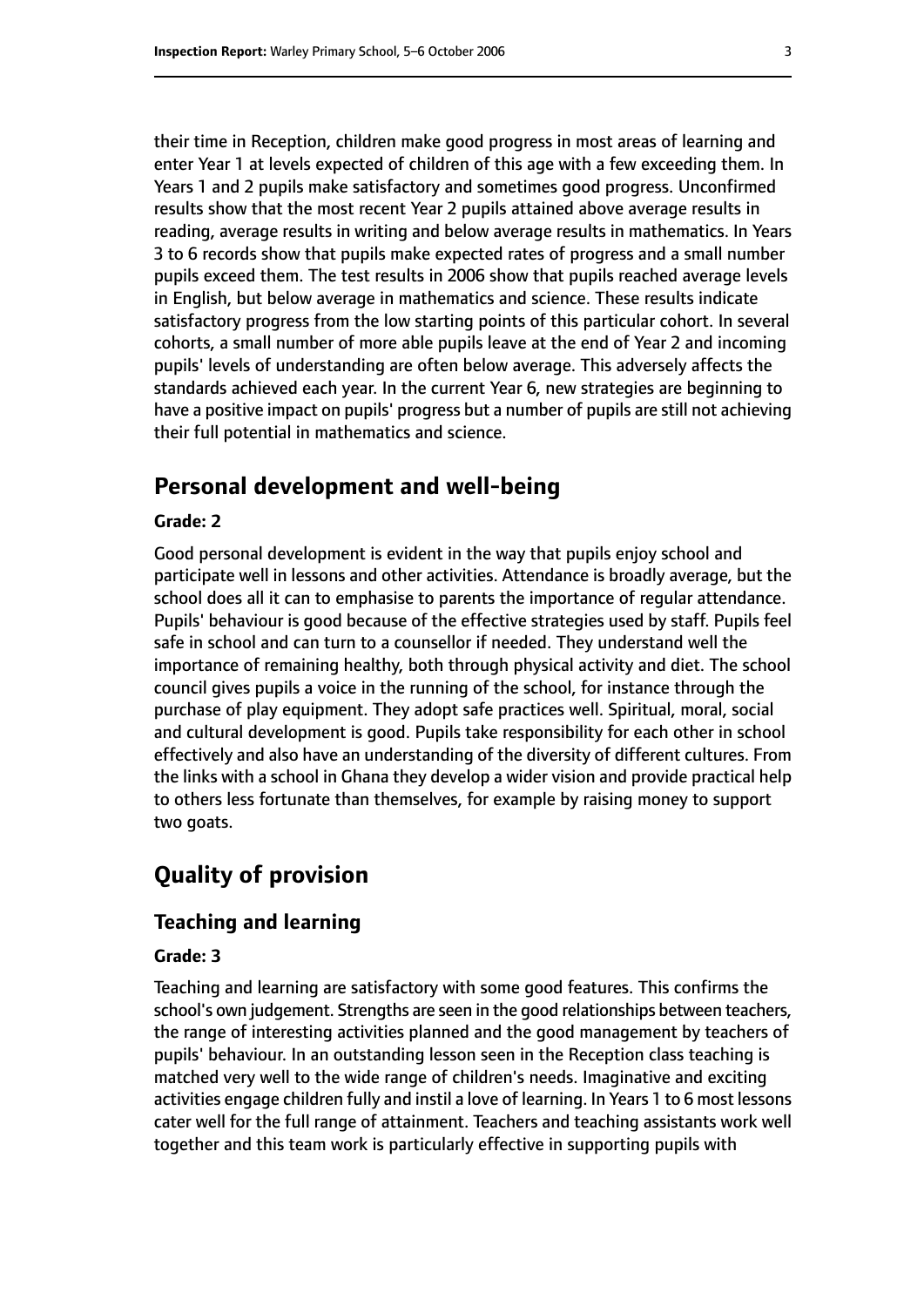behavioural and learning difficulties. The next task for the school is to ensure that most pupils, particularly the more able pupils are more consistently challenged.

#### **Curriculum and other activities**

#### **Grade: 2**

The school's good curriculum follows national guidance for English and mathematics and the school has developed a thematic approach to the rest of the curriculum. It is now reviewing and refining this after completing its first two year cycle. The curriculum is strengthened by specialist teaching in music and Spanish, which is taught to pupils throughout the school, and theme days, such as a science day. There are good opportunities for pupils to learn to play a range of musical instruments. The curriculum is supplemented well by a very good range of clubs for pupils of all ages and visits to places of interest, such as the Hindu temple at Neasden. There are very good opportunities for pupils to contribute to their local community, as well as develop an understanding of the wider world, through a partnership with a school in Ghana. The school is currently applying for Healthy School status, and pupils have good opportunities to learn about the importance of physical activity and healthy eating.

#### **Care, guidance and support**

#### **Grade: 2**

Pupils are cared for, guided and supported well. The necessary checks are carried out on those who work with children. Teachers support pupils well and relationships are good. Pupils new to the school are given very good support to help them settle and older pupils are prepared well for transfer to secondary school. Pupils' progress through the school is tracked closely, and this now enables teachers to set realistic targets, which pupils are aware of. However, this has yet to have a full impact on their achievement, so that they all achieve as well as they could. The school also involves parents in supporting pupils, for instance through the opportunity to talk to teachers and see pupils' work each Friday afternoon. There is good support for pupils with learning difficulties and disabilities, including those with behavioural problems. Pupils who speak English as an additional language are also supported well and fully included in lessons. Counselling is also available for pupils who seek it and they appreciate this opportunity.

## **Leadership and management**

#### **Grade: 2**

There have been many significant changes in staffing, including the headteacher, since the previous inspection. This has meant changes in key areas. The headteacher provides good leadership and has created a new leadership team. This team is now successfully developing new, relevant and well-considered strategies for improving the school after a period when standards dropped significantly. Strongly committed staff support each other well to provide a good all round education for the pupils. The governors provide adequate support for the school and share a clear commitment to improving provision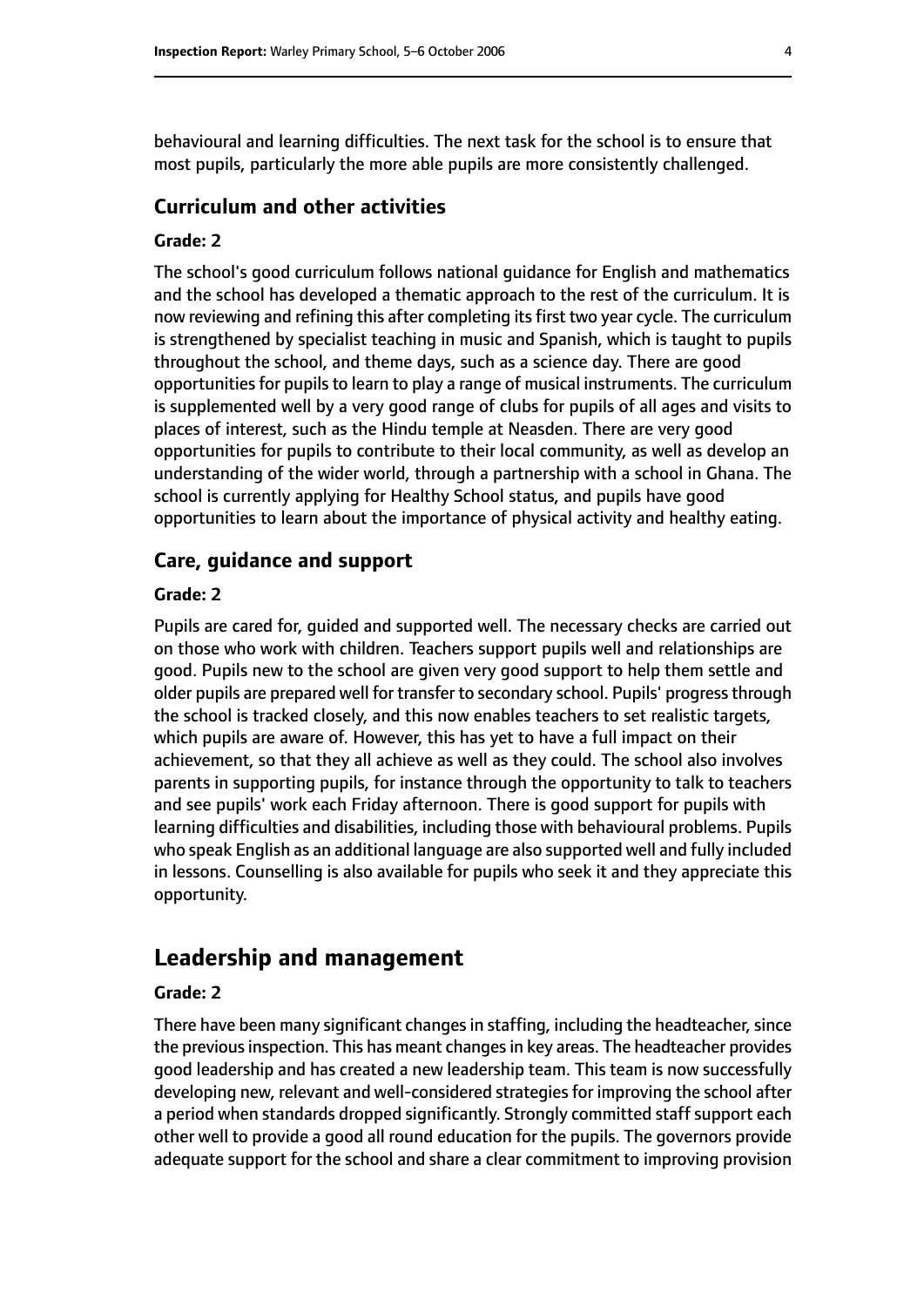and raising standards further. Good links exist with parents and other agencies to support the school's work. The leadership team has an accurate view of the school's future needs and the impact of this is already being seen in the improving progress being made by pupils in Year 4. However, monitoring of standards has yet to have full effect on raising pupils' achievement. As a result of the new leadership structure, the school has good capacity to improve further.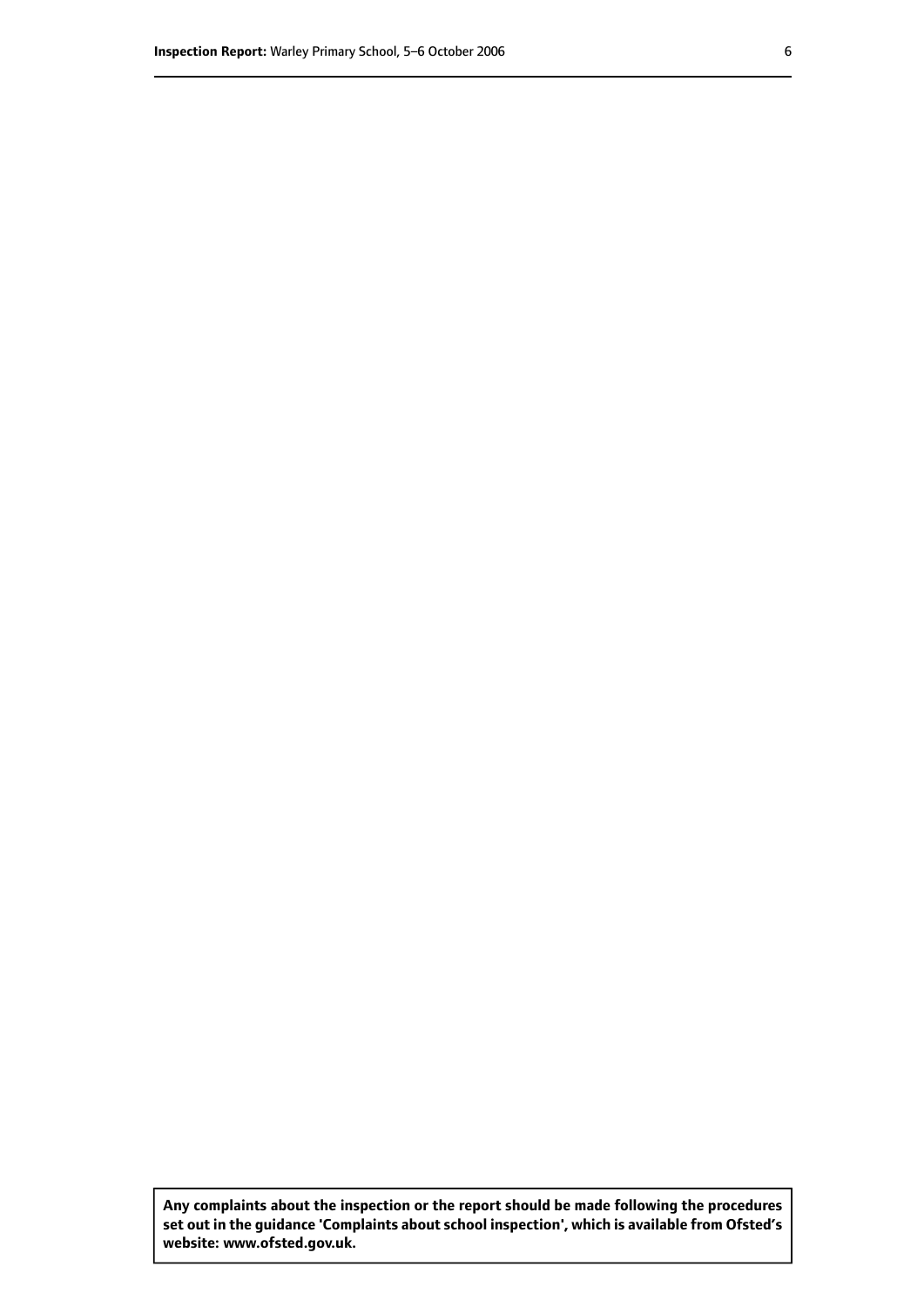# **Inspection judgements**

| $\vert$ Key to judgements: grade 1 is outstanding, grade 2 good, grade 3 satisfactory, and grade 4 | School         |
|----------------------------------------------------------------------------------------------------|----------------|
| inadeauate                                                                                         | <b>Overall</b> |

# **Overall effectiveness**

| How effective, efficient and inclusive is the provision of education, integrated<br>care and any extended services in meeting the needs of learners? |     |
|------------------------------------------------------------------------------------------------------------------------------------------------------|-----|
| How well does the school work in partnership with others to promote learners'<br>well-being?                                                         |     |
| The quality and standards in the Foundation Stage                                                                                                    |     |
| The effectiveness of the school's self-evaluation                                                                                                    |     |
| The capacity to make any necessary improvements                                                                                                      |     |
| Effective steps have been taken to promote improvement since the last<br>inspection                                                                  | Yes |

# **Achievement and standards**

| How well do learners achieve?                                                                               |  |
|-------------------------------------------------------------------------------------------------------------|--|
| The standards <sup>1</sup> reached by learners                                                              |  |
| How well learners make progress, taking account of any significant variations between<br>groups of learners |  |
| How well learners with learning difficulties and disabilities make progress                                 |  |

## **Personal development and well-being**

| How good is the overall personal development and well-being of the<br>learners?                                  |  |
|------------------------------------------------------------------------------------------------------------------|--|
| The extent of learners' spiritual, moral, social and cultural development                                        |  |
| The behaviour of learners                                                                                        |  |
| The attendance of learners                                                                                       |  |
| How well learners enjoy their education                                                                          |  |
| The extent to which learners adopt safe practices                                                                |  |
| The extent to which learners adopt healthy lifestyles                                                            |  |
| The extent to which learners make a positive contribution to the community                                       |  |
| How well learners develop workplace and other skills that will contribute to<br>their future economic well-being |  |

# **The quality of provision**

| $\Box$ How effective are teaching and learning in meeting the full range of the $\Box$<br>  learners' needs?        |  |
|---------------------------------------------------------------------------------------------------------------------|--|
| $\mid$ How well do the curriculum and other activities meet the range of needs<br>$\mid$ and interests of learners? |  |
| How well are learners cared for, guided and supported?                                                              |  |

 $^1$  Grade 1 - Exceptionally and consistently high; Grade 2 - Generally above average with none significantly below average; Grade 3 - Broadly average to below average; Grade 4 - Exceptionally low.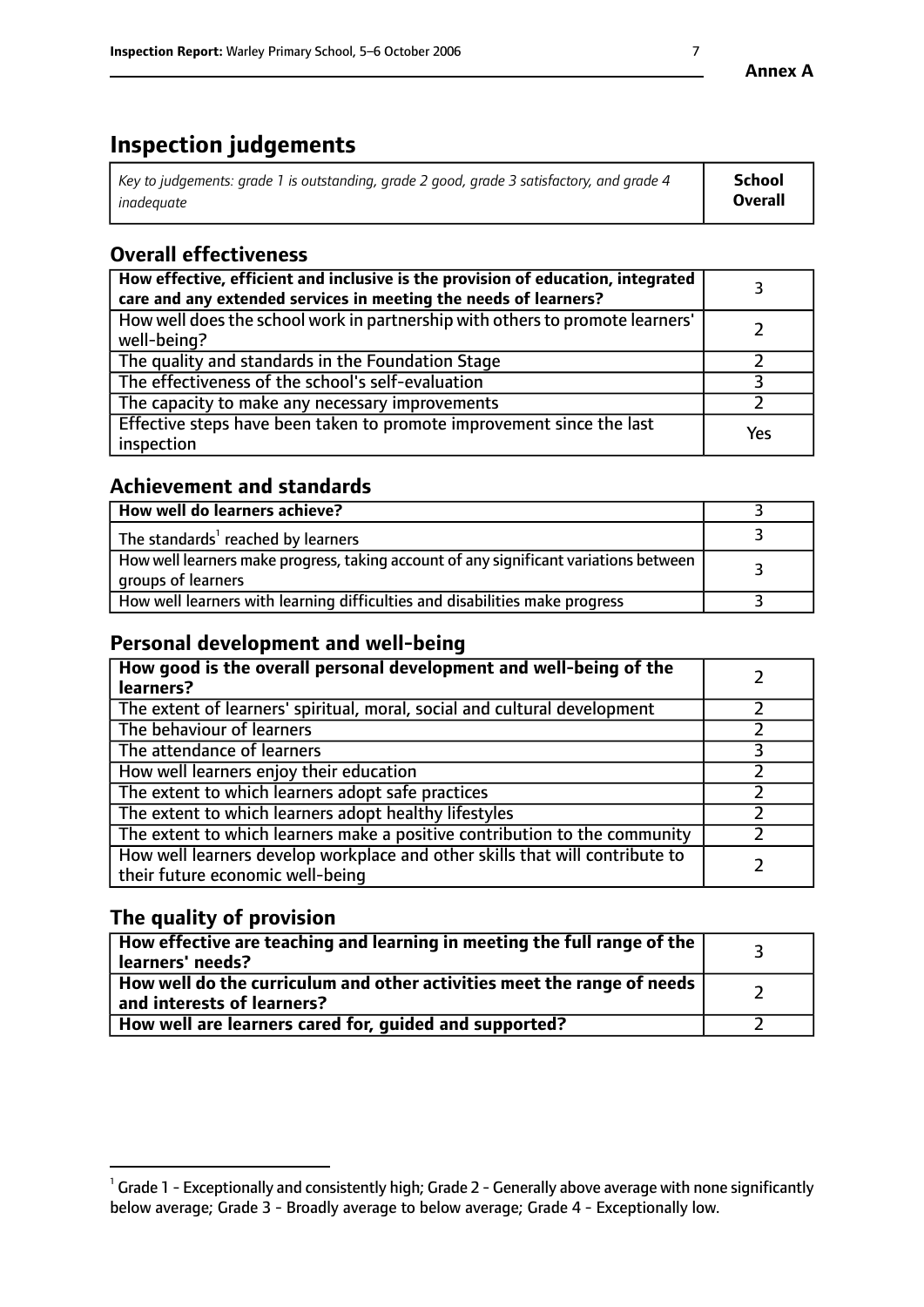# **Leadership and management**

| How effective are leadership and management in raising achievement<br>and supporting all learners?                                              |     |
|-------------------------------------------------------------------------------------------------------------------------------------------------|-----|
| How effectively leaders and managers at all levels set clear direction leading<br>to improvement and promote high quality of care and education |     |
| How effectively performance is monitored, evaluated and improved to meet<br>challenging targets                                                 | 3   |
| How well equality of opportunity is promoted and discrimination tackled so<br>that all learners achieve as well as they can                     |     |
| How effectively and efficiently resources, including staff, are deployed to<br>achieve value for money                                          | З   |
| The extent to which governors and other supervisory boards discharge their<br>responsibilities                                                  | 3   |
| Do procedures for safequarding learners meet current government<br>requirements?                                                                | Yes |
| Does this school require special measures?                                                                                                      | No  |
| Does this school require a notice to improve?                                                                                                   | No  |